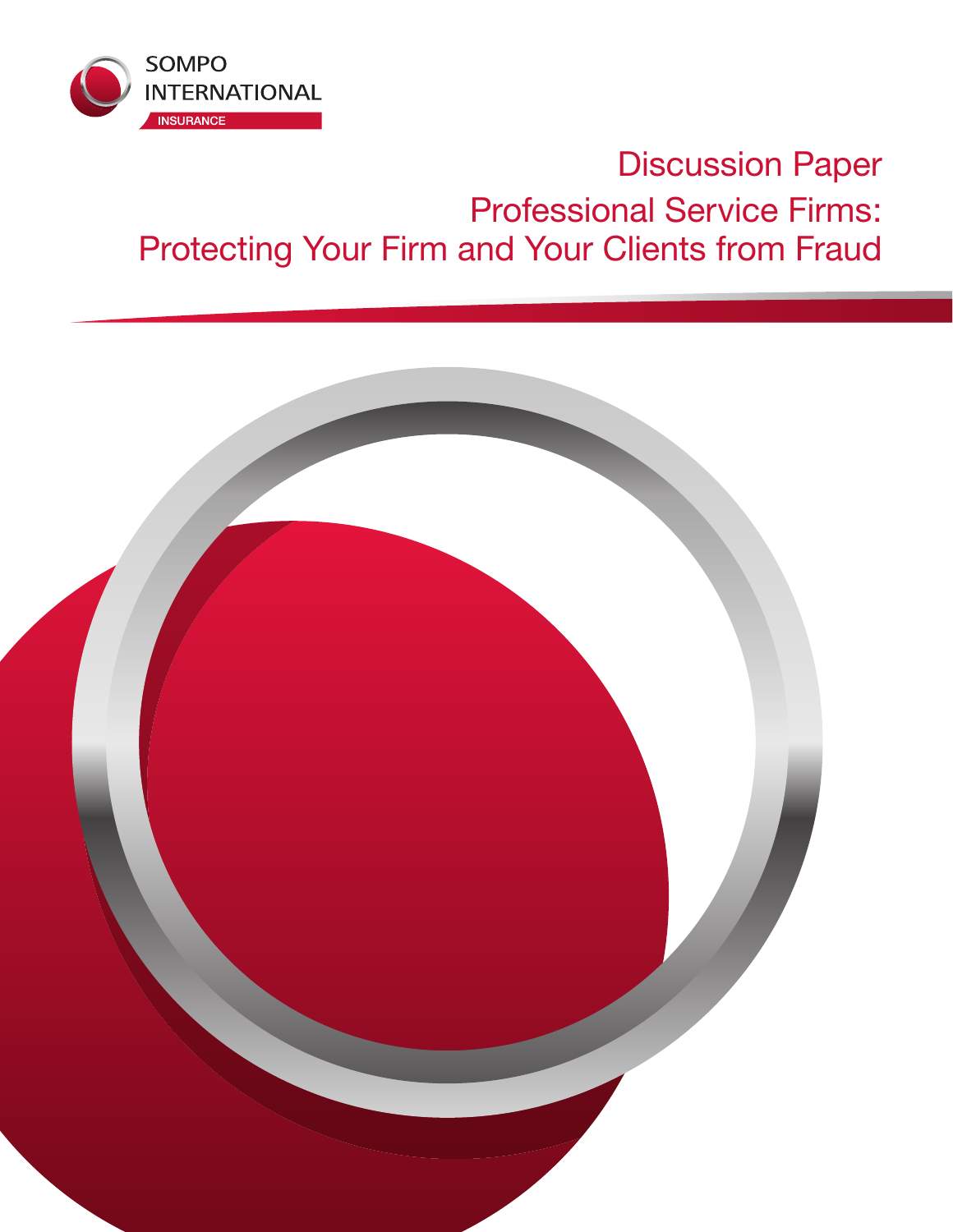## **Discussion Paper: Professional Service Firms: Protecting Your Firm and Your Clients from Fraud**

## **Introduction**

Professional service firms have a duty to exercise reasonable care in protecting clients' funds and other assets that are under their care, custody and control whether the firm holds the funds for a short time, often in their trust accounts, or for longer periods. With client approval, firms may also assume responsibility for asset management and distribution of funds directly from their clients' accounts. Accounting firms can hold considerable funds in their wealth management divisions, and law firms may manage large accounts for their trust and estate clients, as well as for real estate and corporate transactions.

With alarming frequency, professional service firms are being targeted for theft of funds, often by third parties, and sometimes by or with the assistance of their own partners and staff. These frauds are in addition to the risk of data breach where professional firms' networks are penetrated by hackers seeking to profit from confidential or insider information for publicly traded companies, or extorting firms by locking out a firm from their own data until ransom is paid.

Criminals take advantage of firms' poor internal controls and are using increasingly sophisticated methods to defraud them. Firms should undertake periodic reviews of their internal operations to identify potential exposure to criminal activity and develop and implement steps to mitigate losses. Opportunities to protect themselves and their clients include tightening controls to avoid fraud in the first place as well as ensuring that any losses are minimized through risk transfer and other forms of recovery.

Examples of Losses Due to Fraud

- a. A hacker sent instructions from a client's email account to their professional service firm to wire money from the client's checking and savings account, which the firm managed, to a third party. The "client" responded to and approved email confirmations from the firm. Only when the combined account was nearly exhausted did the firm contact the client by phone to discuss the transfers and discover that the client was unaware of the requests.
- b. A law firm involved in a real estate closing received client funds in the firm's trust account and then received instructions to wire the funds to a designated bank. However, an illicit third party in the transaction changed the routing code, resulting in the funds going to an unapproved bank offshore where the criminal could access the money. The firm could be further exposed for loss of profit on the transaction if the closing did not go through at the original price.
- c. A firm received instructions to transfer funds on behalf of a "client" to a third party. The firm did not pick up on red flags, such as the email address was not the same one the client had used previously, and payments were being sent to countries in which the client had not previously done business. When the firm finally checked with the client they realized that the request was fraudulent.
- d. The chief financial officer (CFO) of a professional service firm was deceived by a third party who was posing as the firm's banker. The criminal had created a website that looked exactly like the website of the firm's bank. The CFO entered the firm's bank account number and password into the fake website and the firm's account was promptly depleted.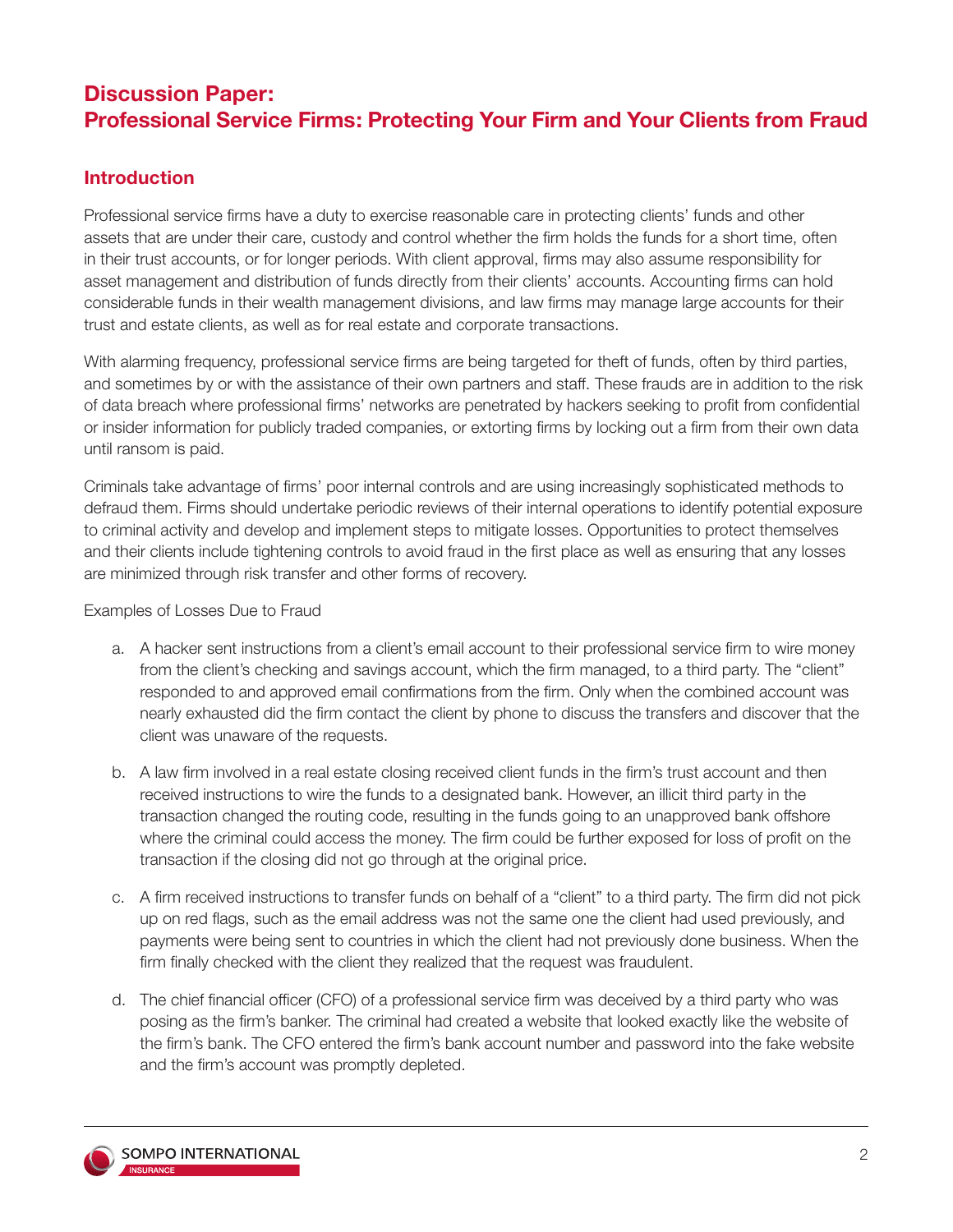- e. When the senior partner of a professional service firm was out of the office on business and unavailable, an email message purporting to be from him to the firm's CFO requested an immediate funds transfer to a third party. The email message came from a different address than the one usually used by the senior partner. The third party, who was perpetrating the fraud, was called at the phone number provided in the email instruction to verify the transaction. It was later learned that the server that sent the email request was located in Russia.
- f. A "client" that retained a law firm to pay debts to companies the client did business with gave the firm what appeared to be a cashier's check that was to be used by the firm to immediately wire funds to various parties. The check bounced, but it was too late for the firm to stop the wire transfers from the firm's escrow account.
- g. A new "client" deposited funds with a law firm, which the firm later determined had been secured illegally. In the interim, the funds were used to buy high value personal assets, opening the firm to potentially being sued for aiding and abetting such illegal transfers.
- h. A partner of a firm opened an unauthorized bank account in the name of the firm with a bank the firm had not done business with previously. The partner, who was the sole signatory on the account, deposited checks made out to the firm and then instructed that the funds be transferred to his own personal account.
- i. A partner of a firm set up a bank account for a vendor that was owned by the partner and not disclosed to the firm. When expenses of the vendor were paid by the client, the money went to the fraudulent partner.
- j. A settlement of a law suit was to be resolved by payment of a check. However, at the last minute an email message purportedly from counsel of the party receiving the payment instructed the funds to be wired to an offshore account. The account turned out not to be legitimate.
- k. A firm permitted a partner to act as corporate secretary for a client, including the authority to write checks on the client's behalf. The partner issued checks fraudulently for his personal benefit.

## **What Steps Can Be Taken To Avoid Losses**

There are various steps that can be taken to help prevent losses due to fraudulent activity.

- a. Create written guidelines and protocols that must be followed by authorized employees before any money transfers take place.
	- Firms should undertake a comprehensive background check, reference check and interviews of such employees in order to determine whether there are any red flags, such as living beyond their means, any side business, or any financial problems.
	- Procedures should designate the names of employees who are authorized to make and approve transfers and for what dollar amounts. Two approvals should be required for large transfers. There should be segregation of duties between those who make transfers and those authorized to approve them.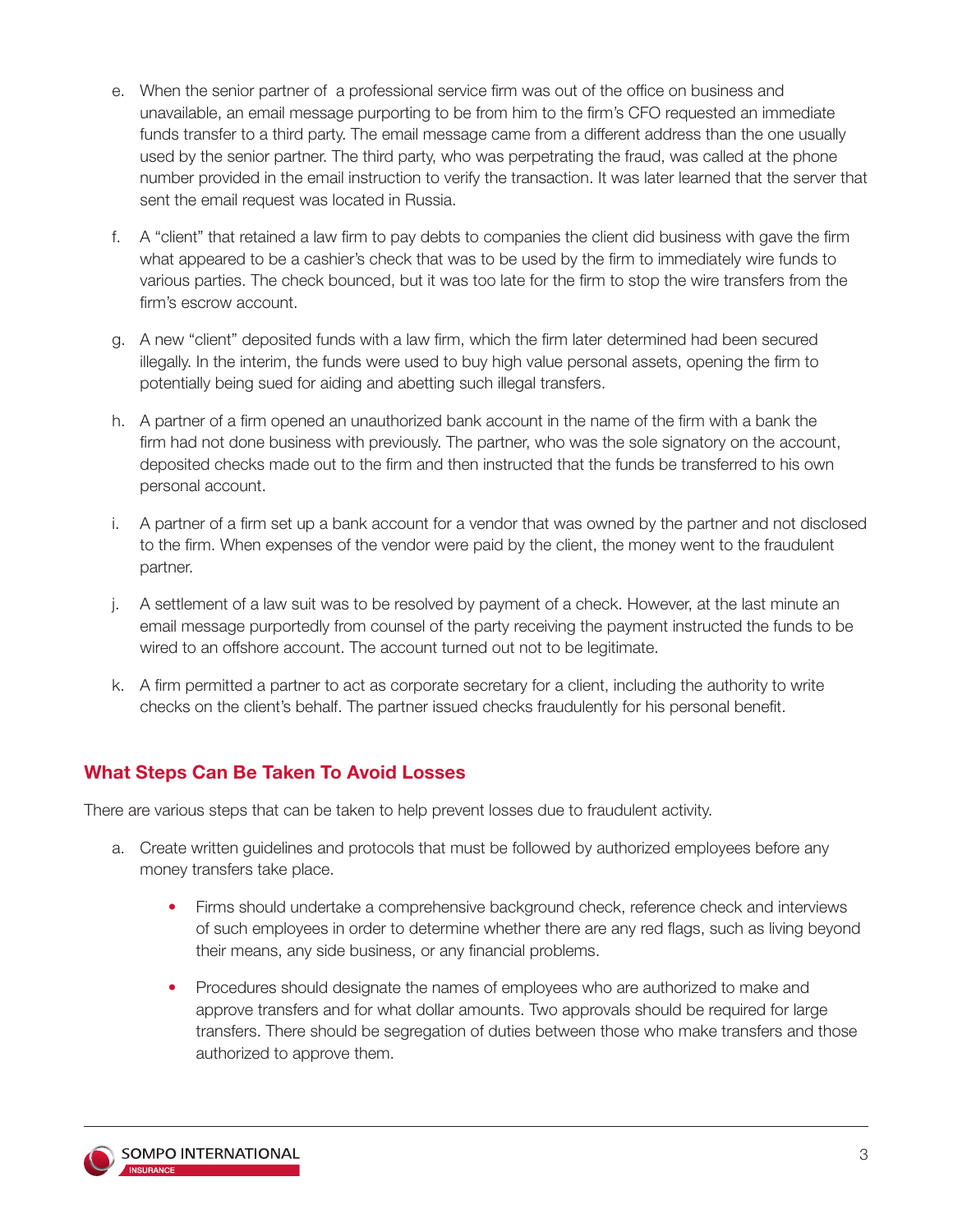- Firms should maintain a list of payees pre-approved by their accounting department. The list should cover both clients and vendors and include the federal tax id number for companies and the social security number for individuals for confirmation of identity.
- Client funds that are designated to pay creditors should not to be distributed until the bank specifically confirms that the client's check is valid and has cleared.
- Incoming payments should be sent directly to a lockbox or the accounting department and not to individual employees.
- Firms should set up procedures with their banks to ensure that fund transfers do not take place unless the firm's guidelines have been complied with and strictly followed.
- Unscheduled audits should be conducted periodically of firms' financial records.
- b. Agree in advance with the client how fund transfer instructions will be handled in order to avoid fraudulent requests and ensure that employees will know that the instructions received are from the actual client.
	- A code word inserted in the authorization email message is one possibility, as well as accepting instructions only from a designated email account.
	- Employees can be instructed that they must also check by phone to ensure the email messages requesting funds come from the designated email account of the client.
	- Firms should also consider buying software that helps identify if email messages come from an unauthorized source.
	- Employees can also be instructed to confirm with the client in writing other than email. For example, if any new payees are requested to receive payments, a signed authorization form must be provided by the client.
	- Employees should ensure that the debtor has been properly contacted to confirm that the debt is owed before making payments. In addition, verify the contact information provided by a foreign client.
- c. Implement employee training which, at a minimum, covers payment procedures, fraud awareness, ethics and money laundering risks. Firms should consider implementing a fraud reporting hotline.
- d. Investigate new clients and conduct periodic reviews of existing clients.
	- Has the client given references, including banks and other professional advisors, and have those references been checked?
	- Has a senior member of the firm personally met with the client and have they reviewed original identification, including bank statements?
	- Has a criminal background check of the client been performed and records of customer due diligence been maintained?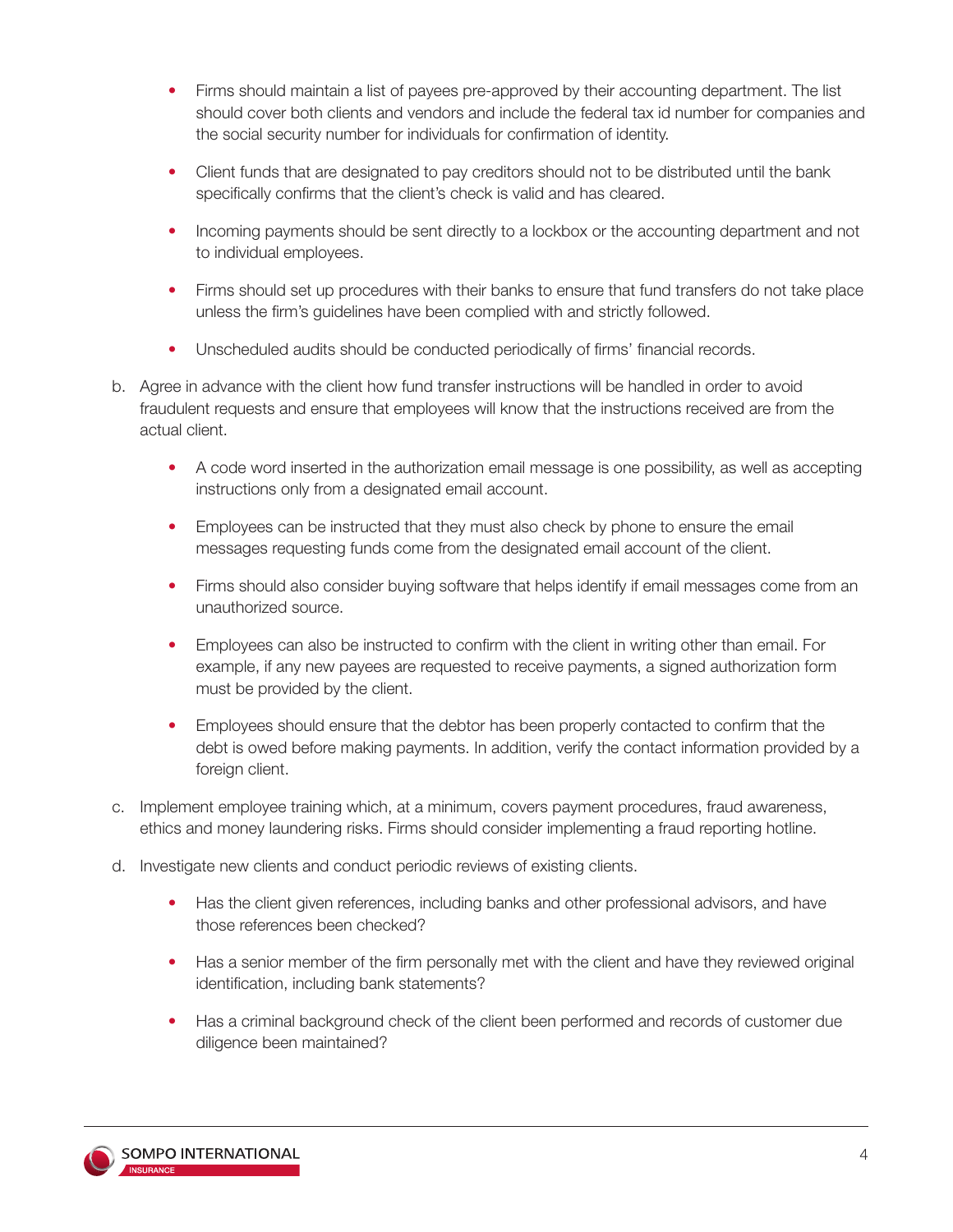- Has the firm agreed to use only client accounts to hold client funds?
- Has the firm investigated large cash transactions requested by a new client as this is a money laundering red flag?
- Has the firm checked to ensure the potential client is not on the Office of Foreign Assets Control (OFAC) list?
- Has the firm identified the true beneficial owner of the transaction and the source of funds?
- e. Pay particular attention to new clients that are based abroad. Authorized employees should be able to recognize countries which are high risks for money laundering. With respect to law firms with offices in the UK, the Solicitors Regulatory Authority requires that firms have measures in place to reduce exposure to money laundering, with enforcement powers within the regulator's office to ensure compliance. A lawyer with responsibility for compliance who failed to report money laundering activities could face jail time. Note that money laundered through law firms may not always involve legal transactions, and instead can involve passing money through the client account to make it look legitimate, but where no legal services have been provided.
- f. Prohibit partners from holding positions in companies controlled by clients where they have responsibility over distribution or management of client funds.
- g. Trust your instincts. If the transactions underlying the transfer don't make commercial sense, decline to provide services or refer the matter to another senior officer or partner for a second opinion.
- h. Discuss recommendations to prevent or mitigate losses with your inside and outside auditors, banks, crime insurers and insurance brokers.
- i. Buy crime insurance see discussion below.

## **What Insurance Is Available Or Other Sources Of Recovery?**

#### **Crime Insurance**

Crime insurance is a first party policy that indemnifies losses that the insured sustains for specified risks discovered during the policy period. There is no requirement for a claim to be asserted by a third party as there is no coverage for the defense or payment of claims by third parties. The policy typically covers the company or partnership for losses sustained due to fraud committed by its employees stealing firm assets. The definition of insured should include the partnership, partners and non-partner employees. The policy limits can be extended to cover theft of client assets and loss to clients caused by the firm's employees while on the premises of the client.

The policy limits can also be extended to cover what is known as social engineering (cyber crime) where a loss of client funds results from an employee of the firm making a payment or diverting funds based on fraudulent information. While limits of \$100 million or more for crime coverage are available for most firms at relatively low cost and at low retentions, social engineering coverage for similar limits is normally available only if the insured can demonstrate that there are sufficient internal controls to mitigate loss.

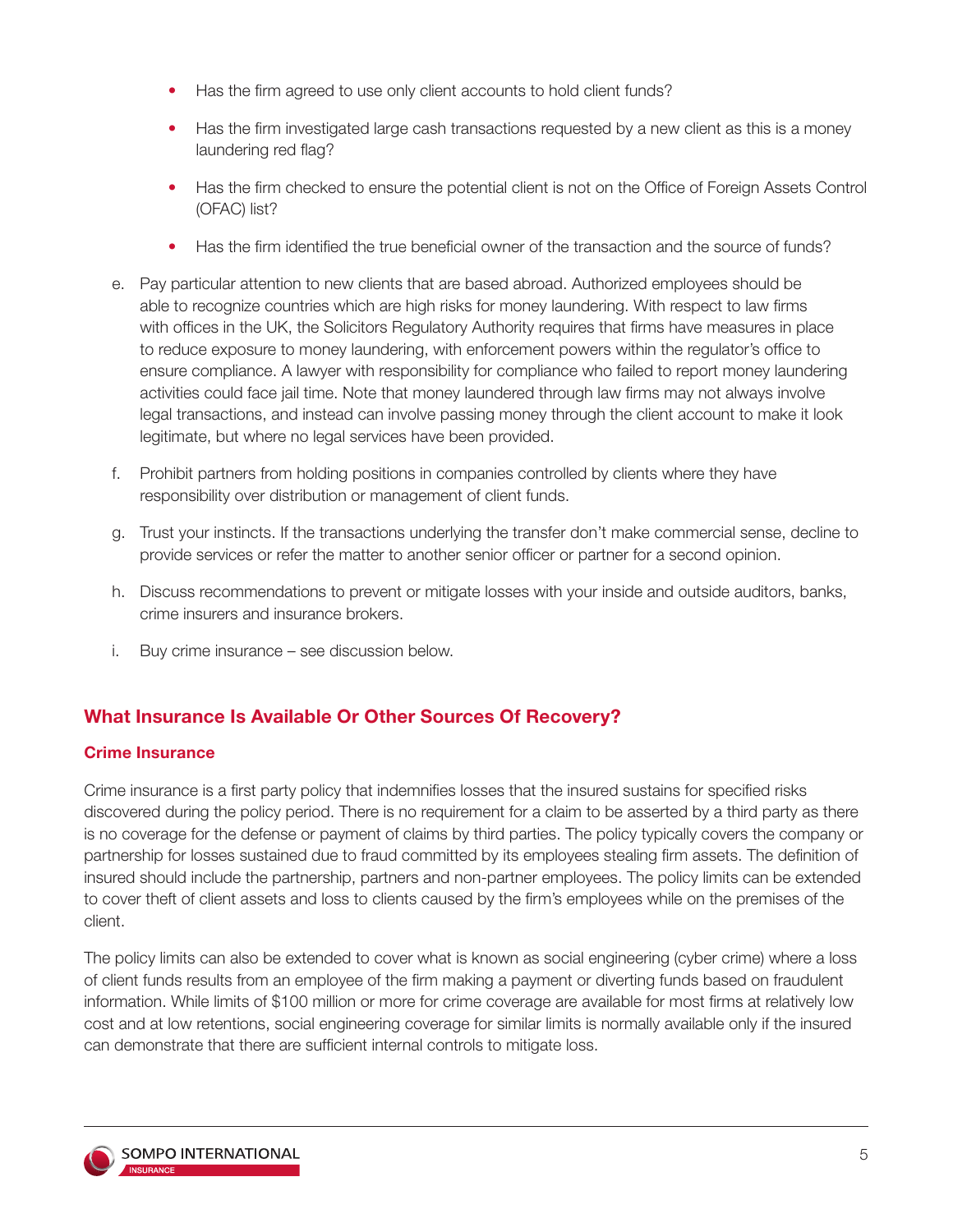#### **Professional Liability Insurance**

A professional liability policy typically covers a claim against the firm arising from conduct while delivering professional business services. The policy covers damages the firm is legally obligated to pay, including costs incurred in defending such claims. Normally for claims to be payable, the firm must show that a duty was owed to the claimant and that there was a breach of duty. It must also show that damages have been sustained and that there is causation between the breach and these damages. Some policies contain limited coverage grants and absent affirmative endorsements may not cover professional services delivered in the capacity of escrow agents or investment advisors. In addition to the above, a claim can be brought by a client for contributory negligence if the firm allowed their system to be hacked, and particularly if they knew of such attempts.

We have also often seen cases where a firm's partner has defrauded a client. In this case, the policy typically contains a fraud exclusion for the guilty partner, and the policy does not cover loss of firm assets. There may be coverage under both the crime policy and the professional liability policy for client losses. Typically the crime policy pays first and then, to the extent there is malpractice, the professional liability policy is excess. One advantage to the crime policy paying first is that this type of policy normally has a lower retention than the professional liability policy. Another is that there is no need to establish legal liability to a third party to secure coverage. Finally, as the professional liability policy normally has much higher premium than the crime policy, avoiding claims or reducing payments under the professional liability policy will mitigate future rate increases on policy renewals.

#### **Recoveries from Third Parties: Transfer of Risk and Avoidance**

Where funds have been improperly transferred from the firm's bank to a third party, it may be worth exploring whether the bank is willing to contribute to a loss payment, particularly if it can be established that the bank was negligent. One example would be if the bank wired funds not in accordance with the documented transfer procedures provided by the firm. If contacted promptly, the bank may also be able to recover funds or assist in contacting appropriate authorities to aid in such recovery.

Some professional service firms are now transferring the risk of funds management directly to the bank. The bank is often better equipped to handle these matters and can provide services directly to the client in a more cost effective manner. A number of firms are advising clients that they are no longer willing to act as escrow agents as the fees generated by the professional service firm for such services are often very small, particularly compared to the risks undertaken.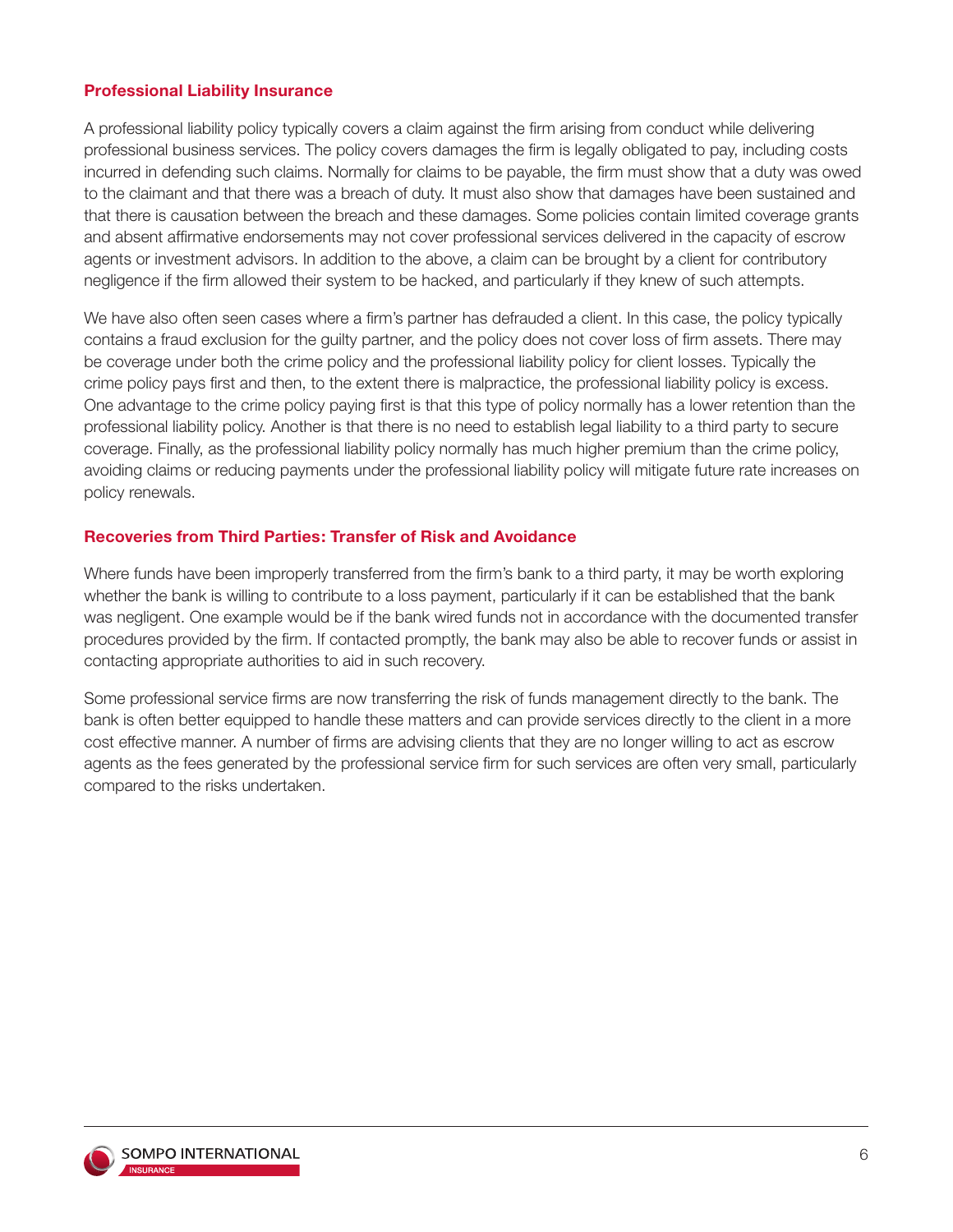## **Bankers/Investment Advisors Errors and Omissions Insurance**

Another alternative that firms should consider in order to potentially reduce exposure to the company or partnership is to transfer any investment advisory and money management services, including acting as a trustee, to a separate firm owned by the main firm. This separate firm would use their own engagement letter, and as they are not providing legal or accounting services, they may be able to limit their liability in such areas as statute of limitations, capping liability to a percentage of fees, eliminating punitive damages, avoiding jury trials, etc. However, in order to preserve the separation of legal liability, individuals cannot work for both entities to provide services to the same client. Insurance coverage is often available for lower retentions and lower rates than coverage under a standard professional liability policy.

Where the firm permits partners or other employees to act as a trustee for clients, they should require the trust to buy errors and omissions insurance so that funds are available if the client sues the firm's partner or employee arising from their trustee capacity. This is similar to situations where a firm permits a partner or employee to act as a corporate director, typically with the condition that separate directors and officers liability insurance is purchased.

## **Conclusion**

With criminals becoming more brazen and sophisticated and millions of dollars of both firm and clients' assets potentially at stake, professional service firms need to be more proactive with respect to fraud. Steps should be taken to tighten controls in order to prevent loss and also to prepare for the worst case scenario by putting insurance and other risk transfer mechanisms in place.

It is worth noting that one risk that is not insurable is damage to a firm's reputation. Clients want to be confident that their advisors are ethical, have strong risk management procedures and can be trusted to manage significant funds. Failure to provide such assurance can result in loss of business to firms who have flawless reputations.

Firms with appropriate fraud prevention mechanisms in place will not only save time and effort, they are less likely to wrestle with the difficult question: "What could have been done to prevent this?"